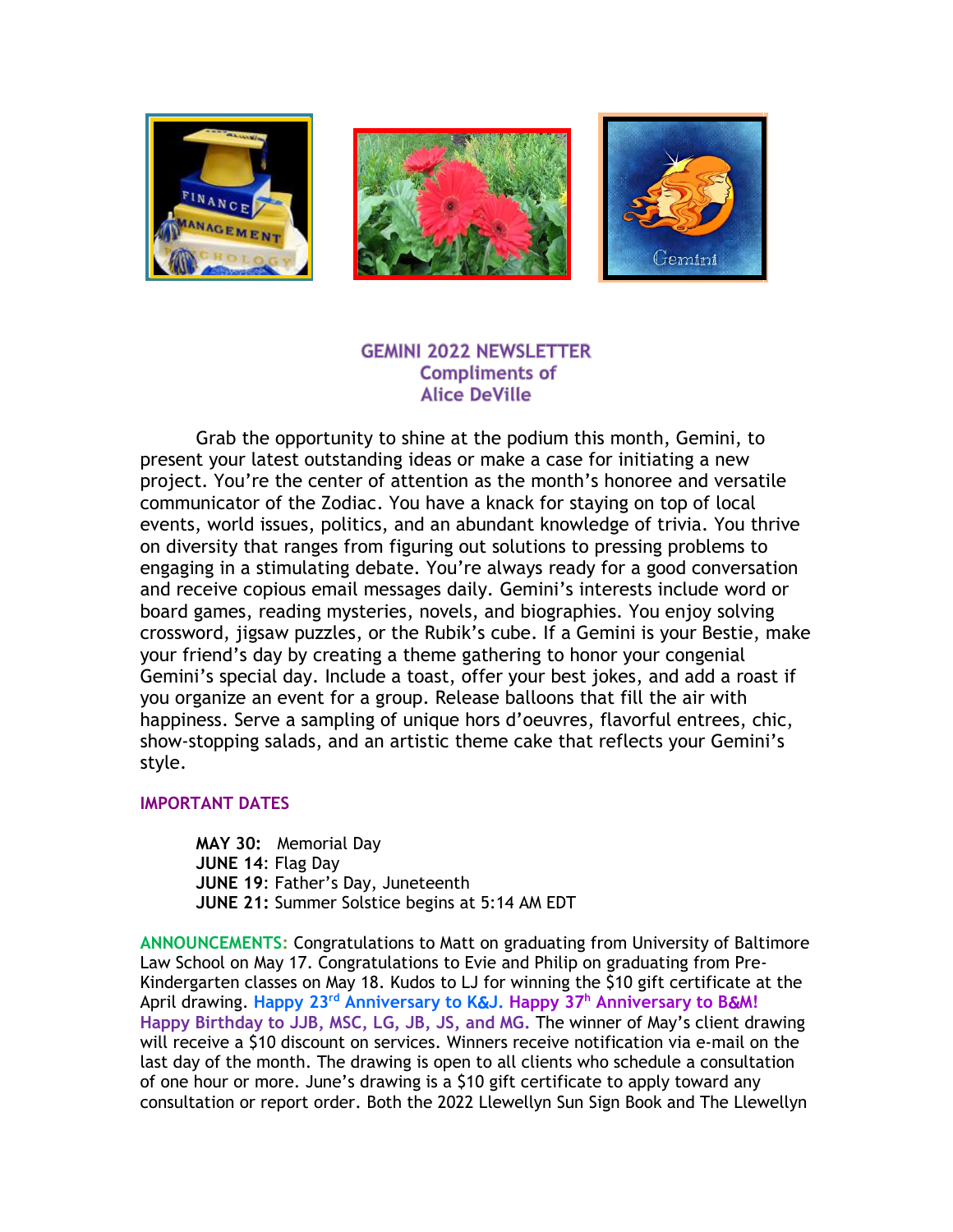2022 Moon Sign Book are in your favorite bookstore, or order through Llewellyn, Amazon, or other online book outlets. I am the principal author of the 2023 SUN SIGN BOOK which will be out in July. I'll also be writing the Llewellyn 2024 SUN SIGN BOOK this year. Hope you check out these annuals at your favorite bookstore, Amazon, or [www.Llewellyn.com.](http://www.llewellyn.com/) Enjoy the material.

**Cyber Threats:** Annoying calls from telemarketers asking if you want to sell your home are escalating. Most are from investment firms or busy realtors who are very low on inventory. Computer hostage scams are back in full force claiming they can remove malware or that they discovered your computer is not fully protected from hackers. Nothing they tell you is true so don't follow their direction. Check your security software as soon as possible. Report the extortion attempts to the FCC and to your ISP provider. Some messages look close to those of legitimate websites but might be a letter away from the real thing. Send to SPAM – no clicking on links. Send other types of E-mails requesting your mailing address to SPAM. If you suspect someone is posing as a company you do business with, notify the company, and follow their security instructions. Safety first!

**GEMINI and THE YEAR AHEAD: Happy Birthday, Gemini!** This birthday year begins with your sign ruler, Mercury, retrograde in your sign until June 3. Your Sun Sign rules the chest cavity, hands, arms and shoulders and lungs in the communication-oriented 3<sup>rd</sup> House of brothers, sisters, cousins and other relatives as well as neighbors, classes and workshops, communities, education, transportation (all forms including commuting, purchasing and repairing of vehicles and methods you choose for travel), media interests and networks, (phones, computers, faxes, Internet, social networks), writing and the diverse facets of your mind, especially how it works and the impact it has on your mental state. Mental versatility is a key asset. The 3<sup>rd</sup> house of the chart, regardless of Sun sign, describes your intellect, how you think, the way you converse with others or form creative relationships. Gemini's natural ruler is Mercury, and its symbol is the Twins making you simultaneously an air and a mutable sign displaying Yin and Yang characteristics. Outstanding deductive skills help you analyze all types of problems while sharing your ideas with others. People enjoy your charming sense of humor and the copious amount of information you recall. You are extremely sociable, enjoy traveling, and love to mingle and tell your stories letting the people-to-people contact recharge your batteries. When choosing a career, you prefer one with the flexibility to move around and become restless when you encounter tasks that become boring or take too long to complete. This year the Sun enters your sign on May 20 at 9:23 PM EDT and leaves on June 21 at 5:14 AM EDT.

Mercury in Gemini in your solar 1<sup>st</sup> House accelerates your desire to communicate even while retrograde since the morning of May 10 and then then goes direct on June 3 at 4:00 AM EDT. Keep passing the time by lying low during this cycle and catch up on pending chores, correspondence, finish a book, pay bills, return phone calls and complete work on already-started projects. Start new enterprises after mid-June. A Grand Trine in earth signs occurs on June 6 giving you some steam for tackling your list. **Venus wraps up in fiery Aries on May 28, moves to earthy Taurus until June 22nd before it lands in Gemini in your 1st house traveling with Mercury in Gemini through July 5.** Examine fluctuating emotions and assess your values as you look at matters important to your heart, including conditions that affect your health. Be sure to schedule medical tests and make changes in health practices and eating habits.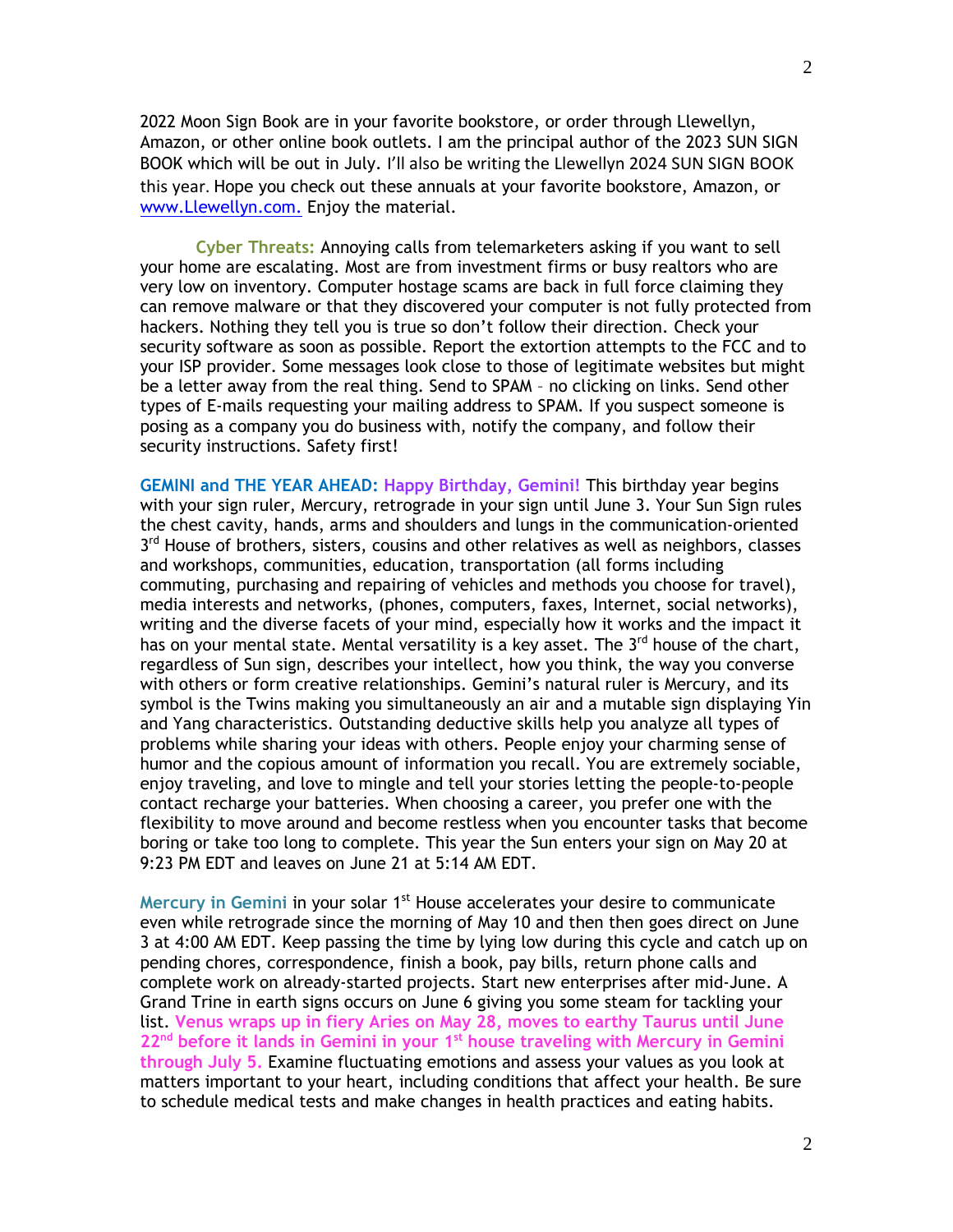Your mind will be hyperactive through early July while Mercury is in Gemini and when this cycle winds down, it will be in challenging aspect to transiting Neptune in Pisces which can create overwhelming confusion or distort information. Verify facts and evaluate them without jumping to conclusions. Table financial decisions until you can validate conditions. **Mars starts your cycle in Pisces and moves quickly into Aries on May 24.** Invitations to sports and outdoor activity may stream in and you'll hear from friends and business associates who want to make summer plans for vacations or new initiatives. Watch spending and compare costs for vacation venues that interest you or for collaborative projects with professional colleagues. Make choices regarding value differences and how new proposals fit in with your plans. **Jupiter started the year in Pisces in your solar 10th house of career, ambition, authority, honors, work projects, and the status quo.** The planet of expansion moved quickly through Pisces and went into Aries on May 10. The expansive planet will go retrograde on July 28 in your solar 11th house and goes back into Pisces on October 28 EDT highlighting career and ambition for the remainder of 2022, goes direct on November 23 and stays direct in Pisces until it re-enters Aries again on December 20 where it ignites your solar  $11<sup>th</sup>$ house of friendships, groups, professional relationships, and important goals. Enjoy opportunities while Jupiter is in Pisces to negotiate a raise, lobby for a promotion, strengthen ties with bosses and co-workers, and make decisions about pressing company projects and key goals. Jupiter in Pisces draws the attention of colleagues. Those in charge make decisions that affect your sphere of interest and hold the power to increase your salary. Certain Geminis may have a new job offer, possibly one that comes with a long-distance move or the purchase of a new residence in the local area. Writers may enjoy fame, new audiences, a lucrative contract, or begin writing a timely book. Let dreams come true as you take a much desired trip with your partner. Enjoy summer adventures. Once Jupiter returns to Aries, work on goals and cherish the progress you are making on manifesting your fondest dreams. **Saturn entered Aquarius in late December 2020 and is residing in your solar 9th House moving through a 2-1/2 year stay in this department. The planet of limitations will turn retrograde on June 4 and go direct on October 23 EDT. This year Saturn most affects Geminis born June 1-18** harmoniously in your solar 9th House. In positive company with transiting Jupiter in Aries in your 11<sup>th</sup> house during May through late October, you may be able to resume traveling, graduate studies, reunions with longdistance relatives and friends, and exploring other cultures and foreign business ventures. Your workload may increase as a result of the carryover issues related to the COVID Pandemic. Visitors may claim time via work or personal relationships this summer. Expect schedule disruptions. Engage in tasks that help you achieve success. Accept a temporary work detail. Cruises may still be restricted depending on how well breakthroughs abate new strains of Coronavirus. If you are involved in publishing, teaching, and writing, adjust deadlines and include some innovative breaks to stimulate creativity. **Uranus in Taurus keeps invigorating your 12th house of seclusion and most affects those of you born May 28-June 18 throughout your**  birthday cycle. When located in the 12<sup>th</sup> House, this chaotic planet demonstrates provocative behavior, creates a few outbursts, and reveals some of the secrets you've been guarding, disclosing your innermost thoughts. Even if you aren't ready to speak up, Uranus could make you jumpy enough to blab about what you really think of certain people, disclose the affair you're having, or how you're reshaping your physical appearance. Themes subject to Uranian jolts include private matters, psychic insight, holding back and retreating, healing your mind and body, secret enemies, hospital visiting, rehabilitation, secret enemies, widows, orphans, and charities.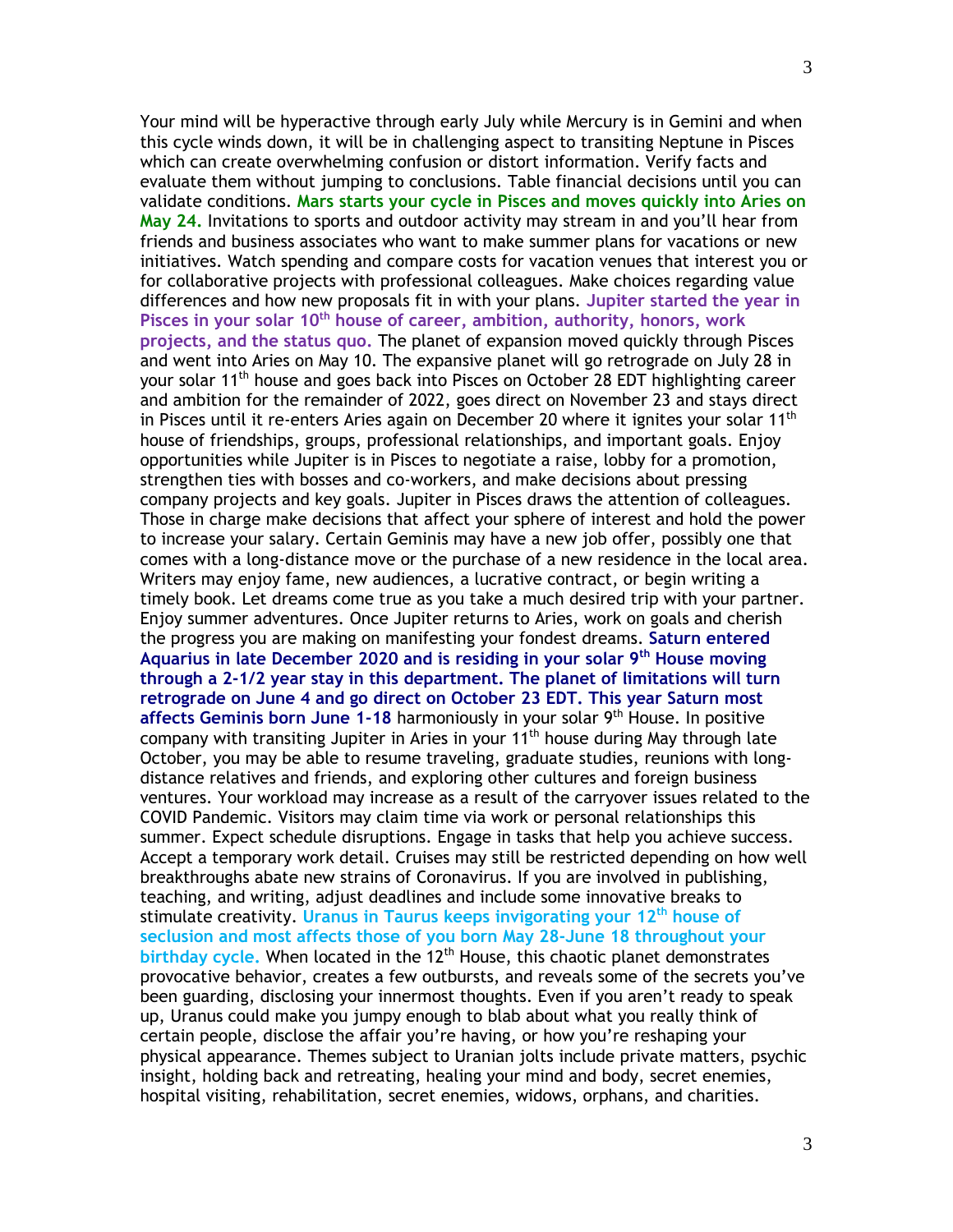Transiting Saturn in Aquarius in your solar  $9<sup>th</sup>$  House has a conflicted relationship with its home planet Uranus when it is in Taurus. You experience erratic shake-ups in life affiliations and welcome peace of mind after shedding the baggage that accompanied them. Uranus wants to take a break from emotional drains and is using the seclusion of the 12<sup>th</sup> House to recover from accumulating tension. Examine what has gone wrong; then let go so you can focus on the future. Eliminate unfulfilling relationships. You have two eclipses in Taurus in this house in 2022 as well as 3 more years of Uranus in Taurus that helps you uncover deep feelings and manifest new plans and conditions to cherish when the cycle ends. While under this demanding influence, embrace individuals you trust and work on inner peace. Those of you recovering from an illness benefit from taking mental health and stress breaks. Keep a journal to monitor ongoing changes and measure future success. Contact your astrologer to sort out the conflicted periods to get a sense of timing for executing goals. Uranus will be retrograde from August 24-January 22, 2023. **Neptune in Pisces falls in your solar 10th House of authority, ambition, career matters and workplace-related relationships, interactions with those in charge, parents and family status as well as current goals. What agenda have you set in 2022? Your Gemini sun is likely to experience a period of confusion when in contact with transiting Neptune in Pisces. Those born June 10-18 experience the biggest shift while sifting through the haze in 2022.** This transit puts a reality check on you if you have been in a fog regarding career and life conditions, some of which stagnated due to COVID-19 distancing requirements. Gemini hassles with Pisces planets since the Neptunian energy is in strong conflict with the organized thought processes you prefer. Annoying circumstances at work lead to confusion and erratic communication. Isolation may have helped you seek shelter from the uncertainties that took over your workspace. You may be spending huge chunks of time talking out problems and comforting subordinates and co-workers who are confronted with serious work and personal issues. Be sure to share ideas, hold meetings, and make decisions about how to reenter the newly-revamped work scene. Work with Neptune's creative side to effectively retool the work environment and resist the urge to daydream and lose valuable time. Neptune has been in this house since 2011 identifying coping mechanisms to settle your work and family environment. Don't escape the necessary problem-solving. Research facts, seek solutions, and take appropriate next steps when answers are a good fit to restore balance. Use meditation to relax and calm your restless mind. Enjoy dreams and take note of patterns and themes. A powerful Neptune transit stimulates psychic ability, imagination and creative writing. Use your gift to show passionate, powerful expression of the written and oral word. Watch your career sector to expand your options for success. Neptune is retrograde from June 25- December 3, 2022. **Pluto in Capricorn connects with Geminis born June 16-20 in your solar 8 th House of finances, debt, and money you owe, credit management, estate matters, joint assets, winnings, wills, sex, birth, death, regeneration, and psychological depth.** This house manages far less intensity in 2022 since Pluto occupies this house in its waning degrees and is compatible with transiting Uranus in Taurus and Neptune in Pisces. Eclipses in late degrees of Taurus and Scorpio will also show favorable connections this year. Give Pluto a chance to complete this mission to uncover life's secrets and mysteries that you have buried most of your life in your psyche. Your spirit lightens as you let go. Notice how your finances seem to improve as you organize financial dealings thoughtfully. Pluto pressure has been building here since 2008 and transforms much of your world. Slide into your 2022 cycle feeling more secure. Pluto is the natural ruler of the  $8<sup>th</sup>$  House and highlights what can be dissolved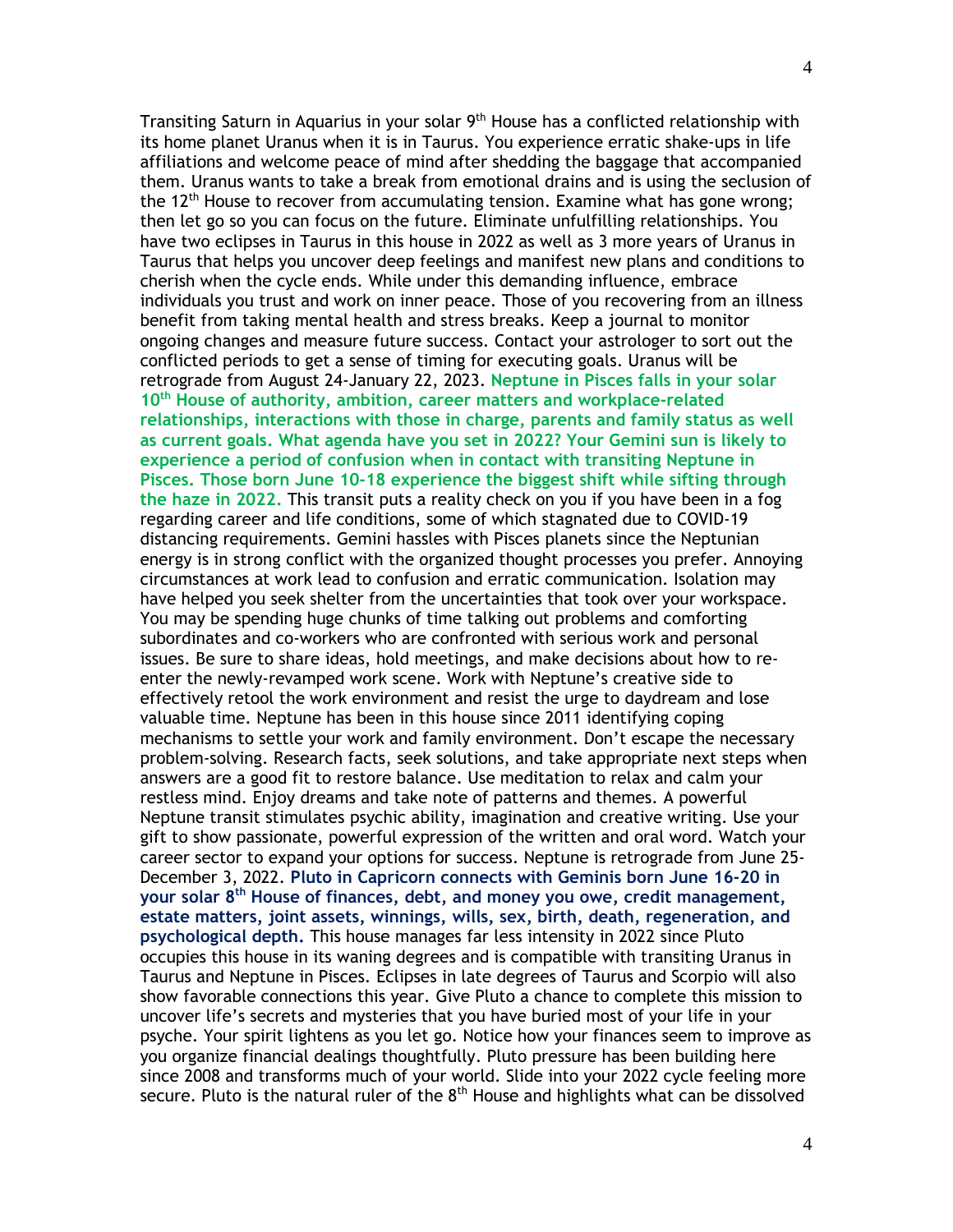and eliminated at long last. Certain Geminis will pay off mortgages in the next two years, settle estates, or make solid investments. Make sure insurance papers, wills, and legal documents are updated. If you have dealt with grief during the past year, be sure to acknowledge it by showing your vulnerability. Heal intimacy and any communication issues that exist between you and your partner. Acknowledge troubling differences; lack of trust zaps relationships. Later born Geminis may welcome babies into your lives. Use humor and develop an upbeat attitude to enjoy a quality life that brings true happiness. Communicate clearly. In 2022 Pluto's retrograde period began on April 29 and moves direct on October 8.

In 2022 a total of four eclipses occur. All four of them are in fixed signs and occur in your solar 12<sup>th</sup> and 6<sup>th</sup> houses. The first that affects you occurred on April **30, a solar eclipse in Taurus in your solar 12th house 10°**b **28' at 4:28 PM EDT affecting healing, private matters, hospital visiting, hidden matters, meditation, psychic insight, and charities.** You could be healing from physical or emotional traumas and reclaiming your stamina and power so you can operate more successfully in important life arenas. If you experienced unplanned personal or career setbacks, be sure to heal so you can get back into the swing of things. You'll gain sudden insight into how you will proceed in the future as many patterns are changing in work or related to personal interactions. **A lunar eclipse occurred on May 16 in your solar sixth house of work in Scorpio at 25°**h **18' 12:14 am EDT that affects your daily routines, fitness, health, food choices, sense of organization, pets, and team activity.** Your workload is likely to increase along with activity involving workmates and professional contacts. Critical thinking skills get a workout. A large volume of communication revolves around editing, writing, giving presentations, and managing a team. Now is the time to strengthen what you need to get the job done. Meet challenges head-on and be prepared to negotiate. Get help from advisors if you need it to solve any pressing discord. Cooperation brings recognition and rewards. Take care of your health. **A New Moon Solar eclipse occurs on October 25 in your solar sixth house of work in Scorpio at 2°**h **00' 6:49 am EDT that continues to involve your daily routines, fitness, health, food choices, organizing your workplace, pets, and team interaction.** So much has been changing since employees have returned to their assigned work location. The dynamics have changed as well as assignments, many of which you may be responsible for overseeing. Be aware of timeline adjustments and make them known to team members. Cut back on sugar to give your sweet tooth a break! Be sure to take work breaks, exercise, meditate, and schedule routine medical and dental checkups. **The final lunar Eclipse of the year makes an appearance in Taurus on November 8 at 16°**b **01'and falls in your Solar 12th House of hidden matters, privacy, secrets, healing after illness or visiting the sick, charities, metaphysical and spiritual insight, intuitive experiences, unknown enemies, and behind-the-scenes planning.** It is especially significant if personal planets fall on the Moon on this eclipse date or if you have natal Taurus planets at this degree. The sabbatical you took earlier this year led to a thorough clearing of the air allowing you to make favorable decisions that affect your future. Your solar twelfth house is fertile with ideas that stimulate your writer's gene allowing you to create articles and books that cover real world conditions that have affected the human spirit in recent months – health conditions and medical breakthroughs, war in Ukraine, the economy, shortages of goods. Contrast them with the rich material you might create if you probe the world of metaphysics. This year is ideal to seek new outlets to display your talent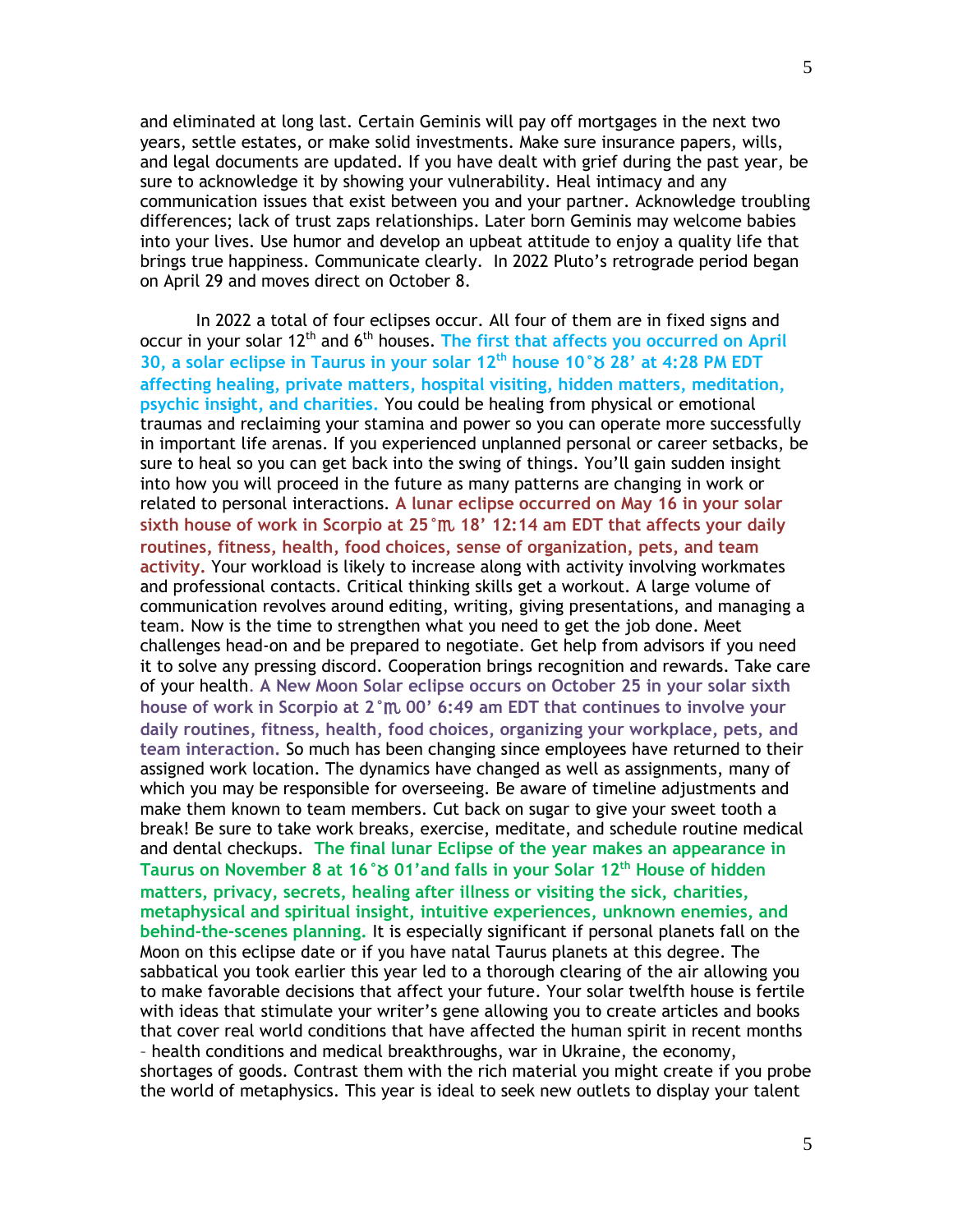and creativity. You'll have your eye on at least two options. Make the most of them and carve out a new career path. Enjoy the momentum of your birthday year. Part of this section may also apply to those of you with Gemini on the Ascendant or those with multiple Gemini planets. Enjoy new ventures.

**Famous Geminis include:** Miles Davis, John Wayne, Bob Hope, John F. Kennedy, Clint Eastwood, Colin Farrell, Marilyn Monroe, Angelina Jolie, Johnny Depp, Natalie Portman, Elizabeth Hurley, Courtney Cox, Ian McKellen, Paul McCartney, Kristen Alderson, Drew Carey, Bob Dillon, Paul McCartney, Anderson Cooper, Peter Dinklage, Donald Trump, Neil Patrick Harris, Kristen Scott Thomas, Naomi Campbell, John C. Reilly, Stevie Nicks, Joseph Fiennes, Mike Myers, Kylie Minogue, Barbara and George H.W. Bush, Pam Grier, Wynonna Judd, Cornel West, Alanis Morrissette, Morgan Freeman, Heidi Klum, Kenny G, Mark Wahlberg, Sandra Bernhard, Liam Neeson, Prince, Tom Jones, Joan Rivers, Kanye West, Michael J. Fox, Tim Allen, Boy George, Helen Hunt, Joyce Carol Oates, Yasmine Bleeth, Newt Gingrich, Venus Williams, Kathleen Turner, Paula Abdul, John Goodman, Bill Moyers, and Nicole Kidman.

#### **May 20-JUNE 21 PLANET ACTIVITY**

**Sky Patterns:** As the Gemini cycle starts, note that two outer planets are retrograde; Mercury in Gemini moving back into Taurus on the 24<sup>th</sup> where it stations direct on June 3, and Pluto in Capricorn, soon joined by Saturn in Aquarius on June 4<sup>th</sup>. By now you know what to expect when Mercury stations, so plan actions wisely and don't rush until you have checked important facts. Don't sign important papers, buy a new home or auto, or begin a fresh project yet. Chose words wisely as they leave a strong impact that can be harmful in these sensitive times. Clean out closets, work on projects already in progress, return phone calls, and answer pending correspondence as long as it doesn't require a long-term decision. **Venus starts this cycle in passionate Aries** and **moves to tactile Taurus on May 28.** Venus clashes with Uranus on the weekend of the  $11<sup>th</sup>$  when these planets oppose a Scorpio moon lending an air of volatility to the mix. **Mars enters Aries on the 24th and spends the rest of June in this assertive sign**. Mars and Jupiter meet up the week of May 23 and in true warrior mode, you can easily take advantage of the momentum that is there to focus on your cherished goals and go after them, do your homework, and make them a priority for achieving success. Globally, the combination of Mars and Aries could lead to ego clashes around war and disagreements so be prepared for the emerging headlines. **Jupiter in Aries moves energetically through Aries affecting Geminis this month born from the 24th through 29th of May** and those with planets at 2-6 degrees of Gemini. You'll experience an overflow of optimism this week. Wherever you find Jupiter in Aries in your chart, consider its presence an opportunity for a new beginning. Later in the year, Jupiter will return to Pisces to finish out its 12-year cycle of spiritual and intuitive growth. **Jupiter mostly affects those born the last degrees (28-30) of Pisces, Cancer, Scorpio, Capricorn and Taurus** through December 20 when it moves back to Aries for a starring role in 2023. Find fun and relief during the last few days of the week of May 30 when confusion ends after Mercury goes direct and points you in the direction of lifting your spirit. Temper your energy on the 5<sup>th</sup> when a lunar a T-square in fixed signs challenges the Moon in Leo and feelings get ruffled or doubt surrounds the integrity of information you receive. **Saturn in Aquarius goes retrograde on June 4, 5:47 PM EDT, at 25°**k **15' most affecting Aquarians born February 14-16, Leos born August 17-19, and Scorpios born November 17-19.**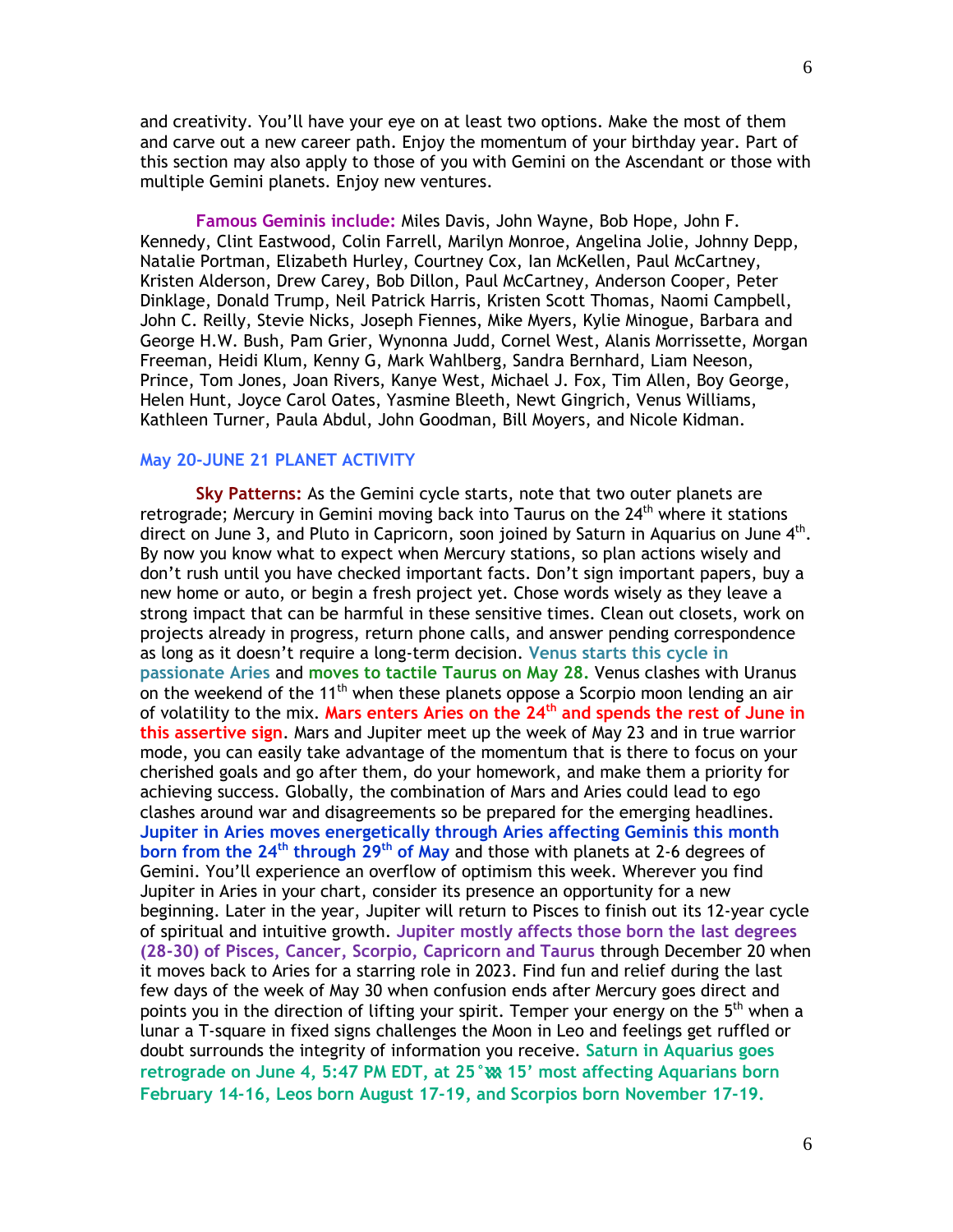**Check where you may have planets at 25 degrees of Aquarius. This period may be blissful if you are born April 15-17, June 16-18, or October 18-20.** Assess troubled areas where constraints pile up and find balance by seeking workable solutions for greater peace of mind. Retrogrades really help you to slow down and take a hard look at the truth. Sign documents when planets favor your chart. A nice sextile or trine could bring you extra cash or praise from an authority figure for a job well done. Avoid arguing over plans with family and friends from June 10-12. In the latter half of the  $12<sup>th</sup>$ , the Moon may influence your choice in selecting a film for general viewing that pleases the majority's taste. Take the time to explain areas that need work and offer to coach colleagues through stalemates at the work scene. Wise choices bring successful outcomes. **Uranus in Taurus, a fixed sign travels to 14-15 degrees of the sign in forward motion most affecting Taurus born May 4-7 this month. Also affected beneficially are earth signs Capricorn born January 4-7 and Virgo born September 6-9** who experience a nice trine aspect that stimulates optimism, prosperity, or unexpected benefits, and water signs **Cancers born July 6-9 and Pisces born March 4-7. Additional fixed signs undergoing a challenge with this transit are Leo born August 6-9, Scorpio born November 6-9, and Aquarius born February 2-5.** These signs may be dealing with conditions that shift the dynamics in their world and do so unexpectedly with little or no warning. Life may manifest several unplanned turns over the next three months between this planet of the unexpected and the eclipses in Taurus and Scorpio. Remain calm and poised under stressful circumstances. Remember that Uranus transits affect weather patterns (think hurricanes, tsunamis, tornados, earthquakes, volcanic eruptions, lightning and thunderstorms) that produce flooding and structural damage, as well as fires, auto, plane or train crashes and unleashes threatening war games (Russia, Ukraine, North Korea, South Korea, Israel and Palestine, Iran, China, Afghanistan, the U.S., and Syria,) that affect the lives of citizens in the US and abroad. Uranus is in an 84-year cycle since it began its journey in Taurus. The impact affects the economy, key financial conditions, inflation, the price of fuel, values, market stability, employment and work conditions and unearths instability in global relations. Watch those countries with strong Taurus placements – they make the news. Look out for petty squabbles at the workplace on the 14<sup>th</sup>, Full Moon, and 15<sup>th</sup> followed by a pleasant interlude when the Moon trines Uranus creating a harmonious period on June 16-17 and canceling out ruffled feathers. Enjoy perfect vibes through the 17<sup>th</sup>; chill on the 18<sup>th</sup> when hostile aggressiveness is in the air. Bask in the delight of a Father's Day gathering on the  $19<sup>th</sup>$  to enjoy fun, games, and loving reunions. **Neptune in Pisces is in direct motion this month and goes retrograde on June 28 remaining retrograde until December 3. The planet joins the Suns of Pisces born March 15-17 or planets at 25 degrees of Pisces.** Keep inspirations that awaken your awareness of creative concepts, romance, spirituality, and metaphysical pursuits in front of you. Develop an appreciation of all things beautiful and harmonious. At the same time, be alert to signs of false information, deceptive behavior, weak promises, flowery speeches and trickery that spring up especially from June 7-9. Benefits come to those born July 17-19, November 17-19, January 15-17 and May 15-17, the water and earth signs, Cancer, Scorpio, Capricorn and Taurus. Mutable signs born June 16-18, September 17-19, and December 16-18 address challenges brought on by a hard square aspect. Figure out what is triggering mental confusion during this planet's long transit. Locate the natal house it occupies and assess its presence. Neptune joins the Moon in Pisces on May 23-24, along with Mars and Jupiter and raises the stakes for promising relationships and contract negotiations next week. Keep in mind that Mercury retrograde is square so keep actions reasonable and free of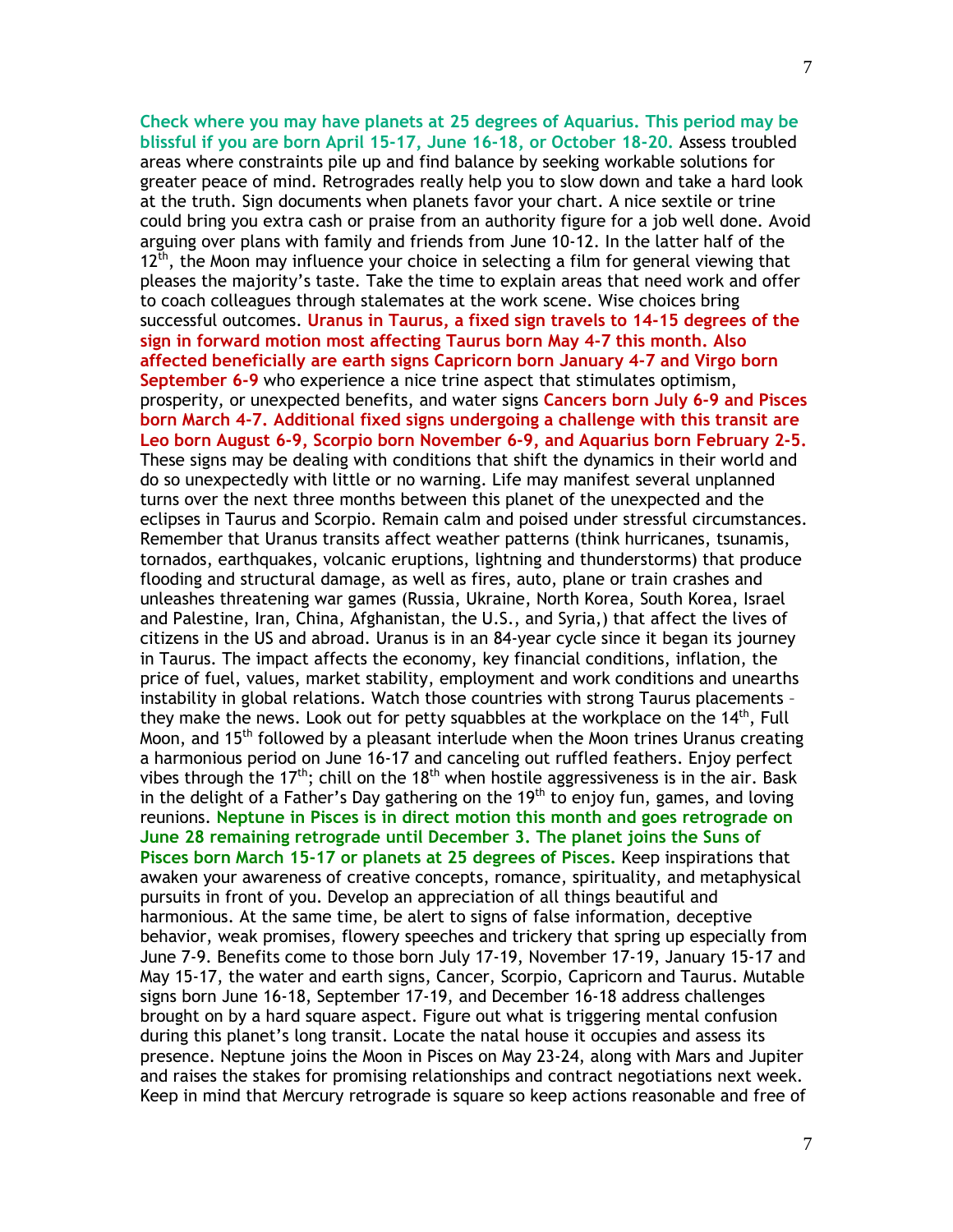doubt. If you celebrate your birthday early in the Gemini cycle, hang out with friends or chat on the phone. Embrace Neptune's love of harmony and assimilate facts as you expand your knowledge of current conditions. Spend time with your romantic partner or close friends. A Grand Trine in Earth includes Moon in Virgo, Mercury in Taurus and Pluto in Capricorn on June 8. **Pluto is in retrograde motion during this cycle and ambles along in Capricorn on the Suns of members of this sign born at the 28 th degree approximately January 18-20.** The Pluto motion relates harmoniously with transiting Uranus in Taurus and Neptune in Pisces. Pluto aligns with deep, critical matters and often creates tough choices for leaders engaged in working intensely to bring relief and comfort to humanity in the aftermath of the Pandemic as well as economic and inflationary setbacks, hostile political relationships, threats of war and a shortage of supplies. Focus on family and home while understanding that Pluto is urging us to find new solutions to change the status quo. On a personal level, shed old baggage by assessing conditions, clarifying plans, and carefully executing strategies. Where have you felt stuck during this planet's long transit which started in 2008? Once you know, adjust priorities, raise expectations, and show compassion for others as you prepare for a more balanced life. **Aries, Cancer and Libra with planets at 28 degrees also feel the intensity of this transit as it slowly stirs up information from the subconscious while prompting a less cluttered life.** If you're an earth sign, Capricorn, Taurus or Virgo with planets at this degree, you receive assistance for cherished goals in the midst of releasing stuck conditions. Be truthful and scrutinize messages you receive. Value integrity. Make note of what is coming in the aftermath of the eclipse activity you experienced in April and May, particularly emotional reactions and conditions surrounding national and local politics. Embrace the emerging cycle. **Chiron in Aries is direct at 15-16 degrees and most affects those born April 4-6.** If you are ready to face the truth, it is right in front of you awaiting discovery. Deeply integrate what you find for complete inner healing. Take a close look at painful memories that produced emotional clutter that has bogged you down for years in fear, while you glimpsed fragments of your past. Let go of piled up anger. Embrace what is in your heart and start living the life you desire. Note the house where Chiron is **transiting** in your chart; this is important in 2022-23. Where does **natal** Chiron reside? Count on being acutely aware of any aspects that occur with transiting and natal Chiron. You've been waiting for this strong wake-up call to set you free. Use helpful people and outlets to examine options and release pain including all facets of your work that shifted after the long COVID-19-driven disruption. While you're healing, schedule and take part in favorite summer activities that include family, friends, and relaxing vacations.

### **LUNAR/SOLAR CYCLES**

**MAY 20:** Sun enters Gemini, 9:23 PM EDT **MAY 30:** New Moon in Gemini, 6:53 AM EDT, at 9°T 03' **JUNE 14: Full Moon in Sagittarius, 7:52 AM EDT, 23°725' JUNE 20:** Sun Enters Cancer, 5:14 AM EDT, Summer Solstice

### **PEOPLE, PLACES, EVENTS, AND TOPICS IN THE NEWS**

Readers' still express concerns for the impact of the Coronavirus Pandemic but have added several other pressing problems to the mix. President Biden has a tough job with new challenges popping up daily. More than a million U.S. citizens have died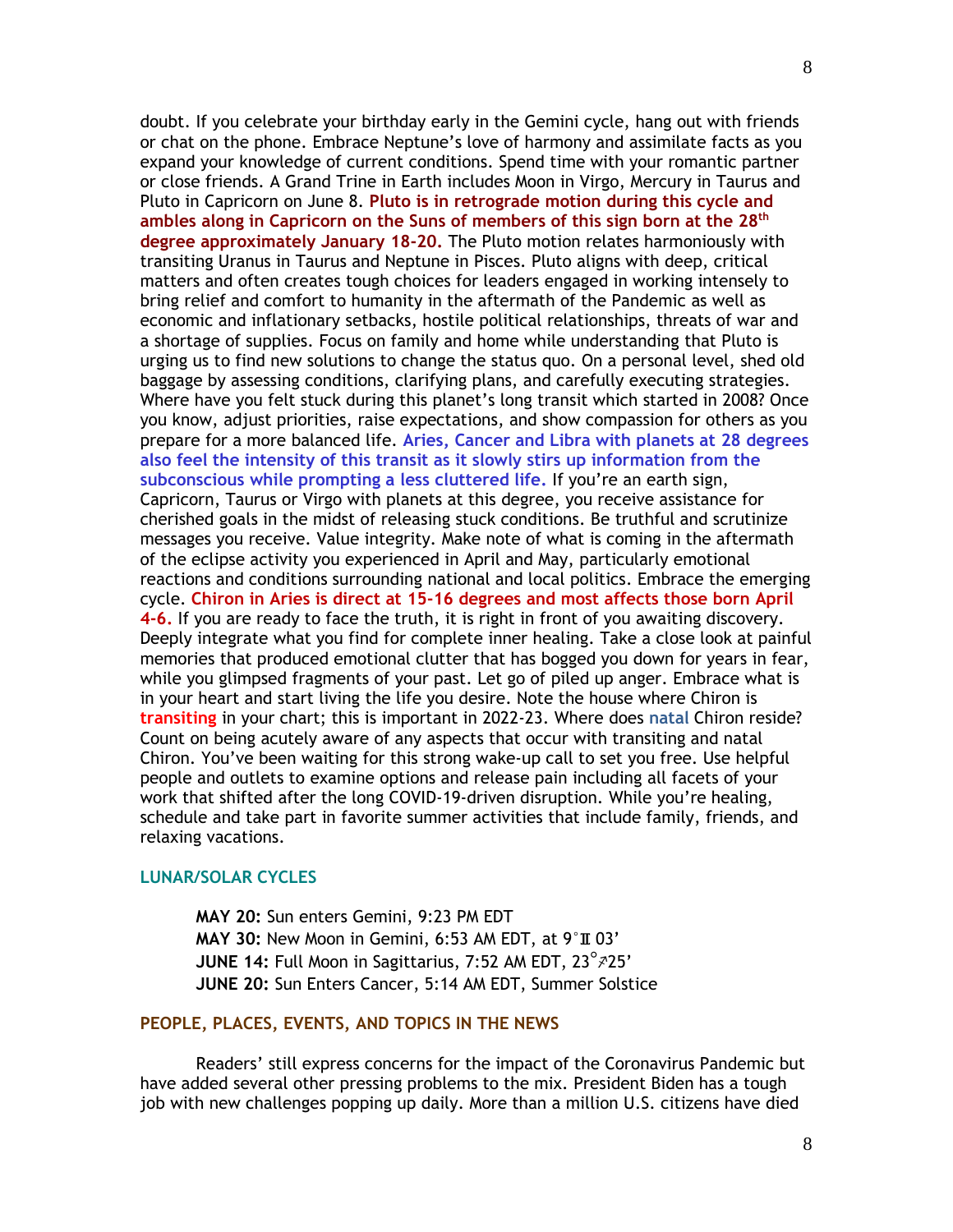from COVID. See previous Newsletters for comments regarding the astrological impact we can expect in the coming year. As of this writing, vaccination is still recommended. Steer clear of crowded situations. Make sure environments are safe and have work plans in place. Even though some of the restrictions may have been lifted, prevailing conditions in your local area may call for wearing face masks, social distancing, and seeking medical advice from trusted practitioners. Follow local guidance. The escalating prices of consumer goods seem unlikely to shift in the immediate future with gasoline at an all-time high in the U.S., the disconcerting difficulty in meeting demands for goods and services, and the add-on taxes for performing household projects including building and maintenance. On a lighter note, Queen Elizabeth II of the United Kingdom is celebrating her Platinum Jubilee marking 70 years of service on the throne. Let's wish her good health and happiness on achieving this important milestone.

**American Idol:** Concludes ABC's Season 5 (20 seasons total) on May 22 with three talented finalists competing to become the next American Idol. **Noah Thompson, birthday unknown** (born early 2003 and turned 20 this year) in Blaine KY, **Leah Marlene, Cancer** (born June 25, Toronto, Ontario), and **HunterGirl, Gemini** (May 30, Grueti-Laager, TN) are hoping for your votes during the 3-hour finale on Sunday. All three finalists are already recording their music. Every finalist is a winner in the world of vocal performance. Be sure to vote. Some very good ones got away including Fritz Hager and Nicolina in the final five, and Jay, Lady K, Christian, and Mike. You'll hear more about them in the future. Congratulations to all who participated.

**Elon Musk:** The business magnate, investor, and entrepreneur was born June 28, 1971, a Cancer, in Pretoria, Transvaal, South Africa. As a founder, CEO, and Chief Engineer at SpaceX, and product engineer of Tesla, among his many investments, Musk is the wealthiest person in the world. He is frequently in the news but most recently after he made the announcement to purchase Twitter. After an about-face due to reported discovery of an abundance of fake Twitter accounts, the deal has not gone forward but it appears to be on track to become a reality. With Mercury retrograde now, we'll just have to watch for further news. The adventurous Musk was born with the Sun and Mercury in Cancer, Moon and Pluto in Virgo, Saturn, Venus, and Ceres in Gemini, Vesta, the Moon's North Node, and Mars in Aquarius, Jupiter in Scorpio, Uranus in Libra, and Neptune in Sagittarius. Most of his solar houses have planets or points in them indicating his wide range of interests and bastions he has yet to conquer. So far this year the first two eclipses of 2022 have affected his solar money houses, the April 30 eclipse in his  $2^{nd}$  house of income, and the May 16 eclipse landed on natal Jupiter in the  $8<sup>th</sup>$  house of windfalls, unexpected events related to money or investment holdings. Expect increasing ventures to make the news.

**Naomi Judd:** This beautiful woman with a beautiful voice was a Capricorn born on January 11 in Ashland, KY. She performed with her daughter Winona and the two were planning a new country music tour. According to Ashley Judd, Naomi's actress daughter, Naomi tragically died on April 30 of a self-inflicted gunshot wound, the day before The Judds were to be inducted into the Country Music Hall of Fame. Her grieving daughters delivered a heartfelt tribute to honor their Mom. Naomi suffered from lifelong struggles with mental problems leading to severe depression and other health conditions including Hepatitis C which forced her to lake a long sabbatical from performing in 1991. Naomi was born with the Sun in Capricorn along with Mercury,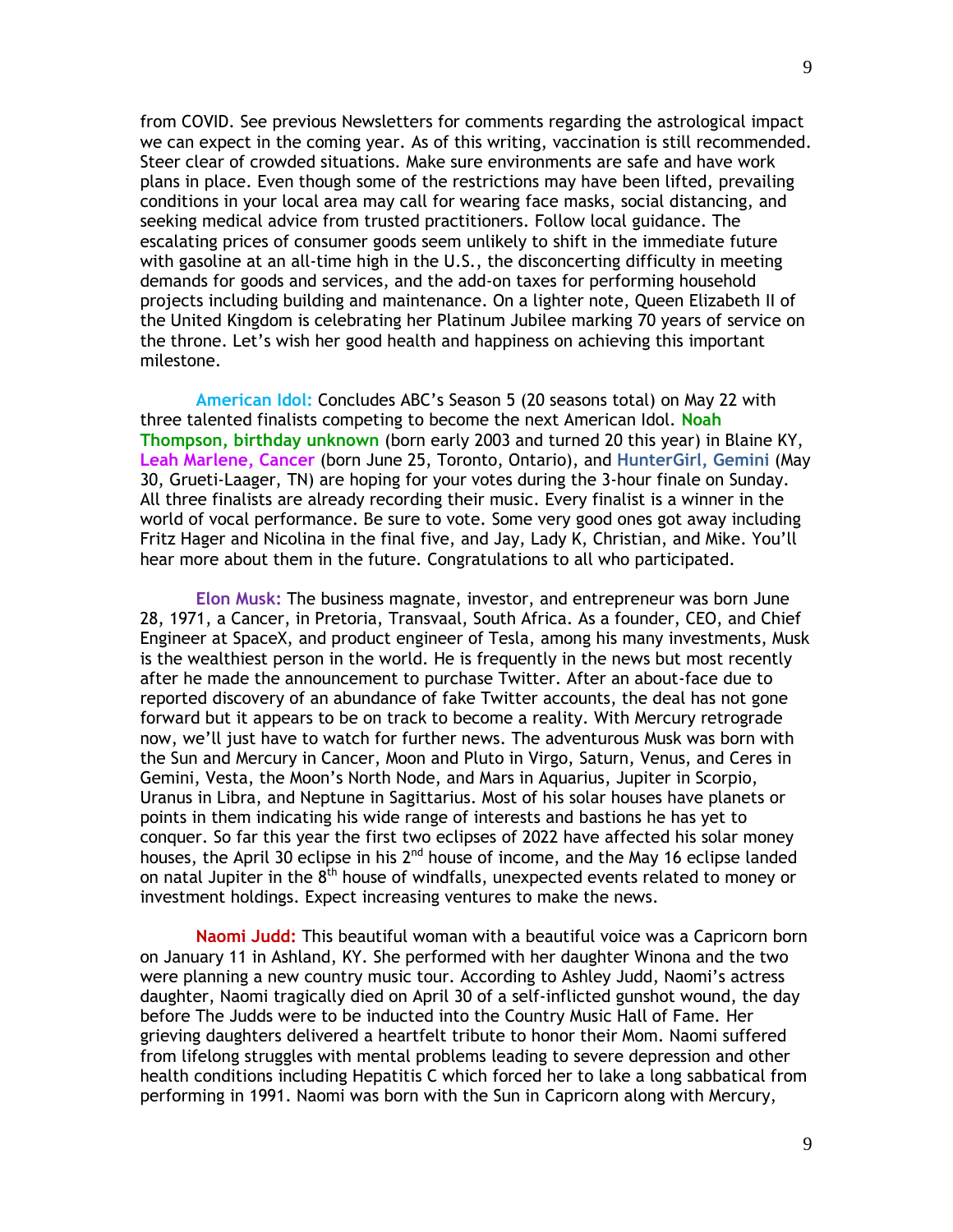Ceres, Venus, and Vesta in this sign in hard aspect to a stellium of Libra planets and the Moon in Aries which opposed Chiron, Jupiter, and Juno in her natal chart, and Saturn and Mars in Cancer which opposed her Sun in Capricorn. She had an abundance of planets in these cardinal signs and was truly a doer with that lineup of planets. Let's send healing thoughts to her family and friends. Rest In Peace, Naomi.

#### **READERS' CORNER**

Thank you for the messages you sent regarding last month's question. Several readers commented on how much they enjoyed the Q and A segment that dealt with identifying the best dates for a variety of transactions. Several of you asked me to feature that format again in the near future. This month, I'm writing about showing good manners when visiting others. I hope you enjoy the information.

**Q.** What would make someone who is a guest in my home feel that they could take food from my refrigerator and make a meal out of it without asking my permission while I was away at work? My husband's sister arrived early for a long weekend visit an hour before I was to leave for work. I had planned to leave work early to make sure I was home when she arrived at the expected time of 4:00 PM. Instead, she took an earlier flight. As I did not want to be late for work, I showed my sister-in-law where all the breakfast and lunch foods were located and handed her a mug of coffee. I told her to call me if she had any questions. Much to my shock when I arrived home that afternoon the house smelled liked pork chops, the meal I was planning for dinner. I thought for a moment that my sister-in-law surprised us and cooked dinner. Instead, I discovered that she found the 6 pork chops I had in the fridge for our dinner, cooked them and ate two of them for lunch. I probably should have called her out but instead I quickly phoned my husband and asked him to pick up a cooked chicken for our dinner at the grocery store so I could serve it with the salad and vegetables I had prepared the night before. Later my husband and I discussed his sister's erratic behavior and wondered what is in her chart that would prompt her to help herself to food that was clearly not intended for her lunch and that she would cook without checking on its availability. What insight can you share?

**A.** I have heard similar situations like yours and shared them in this column. What has been your experience with your sister-in-law in the past? She was born with a Sun and Mercury conjunction in Virgo and retrograde Uranus in Sagittarius rising in her first House of self-interest, outward behavior, and activity along with her natal Moon in Sagittarius. The interplay of these planets is anything but calm. The Moon with Uranus can make her very impulsive and unpredictable in her behavior and sometimes in her emotional response to her environment. At the same time, she can be brilliant and enterprising. When combined with a tight square (harsh aspect) to the Sun and Mercury conjunction she may not use a filter when an idea pops into her head and just acts on impulse without considering the consequences as she did while a guest in your home. Certain individuals in her circle may find her quirky, amusing, or perhaps inconsistent. The Sun/Mercury conjunction adds intelligence yet sometimes creates tunnel vision with the given aspects, so once she makes up her mind to do something she just goes ahead without worrying about the details. That's why you did not get a phone call. She must have been hungry. Too bad you didn't think of preparing a pork stir fry out of the leftover chops and serving it with a smile while thanking her for cutting down on prep time for dinner.